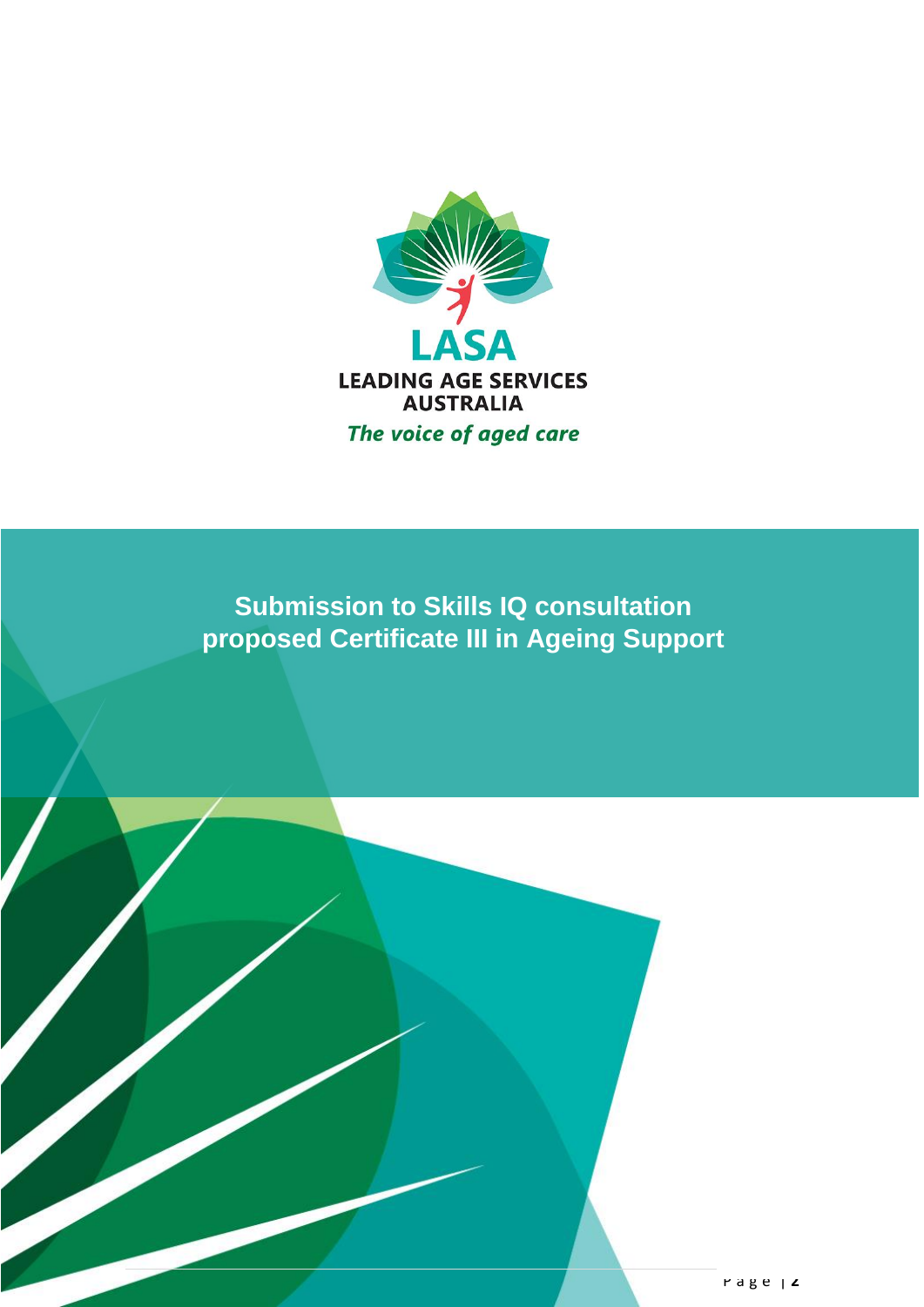Leading Age Services Australia (LASA) is the national peak body representing and supporting providers of age services across residential care, home care, retirement living and seniors housing. Our purpose is to enable a high performing, respected sustainable aged services industry delivering affordable, accessible quality care and services for older Australians. We represent our Members by advocating their views on issues of importance and we support our members by providing information, services, training and events that improve their performance and sustainability.

LASA's membership base is made up of organisations providing care, support and services to older Australians. Our members include not-for-profit, faith based, private and government operated organisations providing age services across residential aged care, home care and retirement living and seniors housing. 57% of our members are not-for-profit, 33% are for profit providers and 10% of our members are government providers. Our diverse membership base provides LASA with ability to speak with credibility and authority on issues of importance to older Australians and the age services industry.

As a member of the Aged Care Workforce Council, LASA is committed to informing and supporting the Age Services Sector to implement a workforce strategy that reflects future trends, not just the issues of today.' A Matter of Care' refers to the importance of having such a strategy that reflects the evolving expectations of the consumer, (individuals, their families, their carers and their local communities) and ensure that it establishes the foundations for growing and establishing the current and future workforce.

When considering the proposed changes to the current Certificate III in Individual Support (Ageing) to a stand-alone Certificate III in Ageing Support, LASA has kept the current and future trends as articulated via our members' voices, along with learnings from the Royal Commission, central to our response.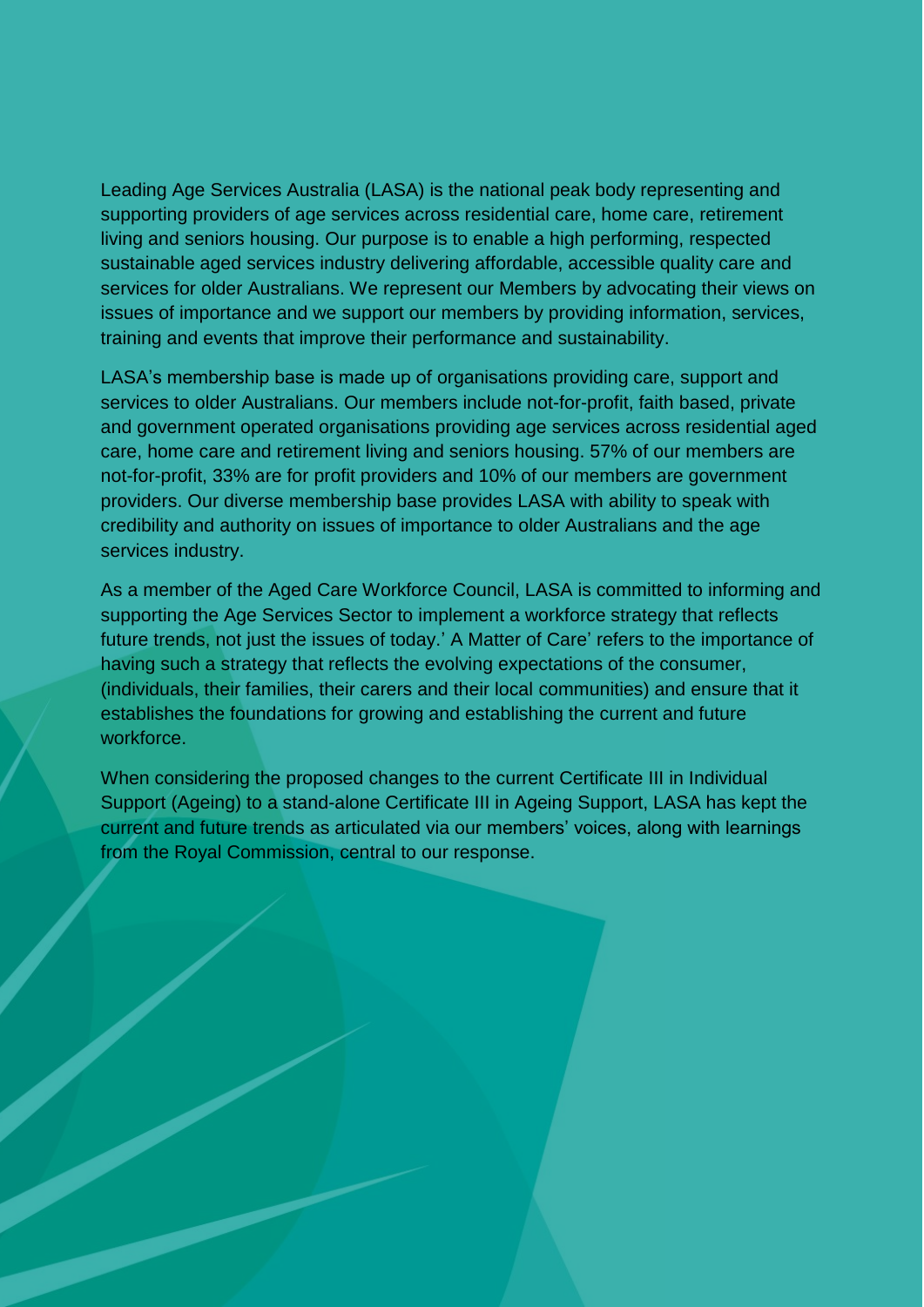

At this point in time, the Age Services Sector does not have a mandatory qualification. It is only within the Commonwealth Home Support Program that the Australian Government recommends staff who are providing personal care support including assistance with client self-administration of medicine, a Certificate III in aged/community care or equivalent is desirable.

This is not reflected in the programs within the Aged Care Act, Home Care Packages and Residential Aged Care, noting that the approved provider has a responsibility to provide appropriately trained and skilled staff. The Sector has expressed concerns about the variance in skills within direct care staff due to the inconsistency of RTO's practices, relevance of core units and also the choice of electives.

To date the sector has dealt with the poor vocational preparation of aged care staff by employing people with the right attitude and personality to care rather than focusing on applicants' qualifications only. Many aged care providers then teach the skills necessary using the staff's right values as solid vocational foundation.

To relieve providers from providing entry training to staff new to the sector it is critically important for every aged care worker to complete some form of mandatory aged care training of relevant and comprehensive content. This training should be followed by ongoing support through a broad continuous professional development learning program incorporating both practical experience with formalised study.

The workforce competency gaps as identified in the A Matter of Care report, referred to personal care workers (PCWs) across **all** aspects of age services. To our knowledge, it did not differentiate between the skills of PCWs in a Residential facility and the home care environment.

These gaps included:

- basic care skills, such as hydration and nutrition
- specialist knowledge in areas like oral health, diversity, mental health, medication management, dementia and end-of-life care
- personal skills such as communication, assisted decision-making, diversional therapy, person-centred care and client relationships
- financial skills
- supervision, team leadership and people management.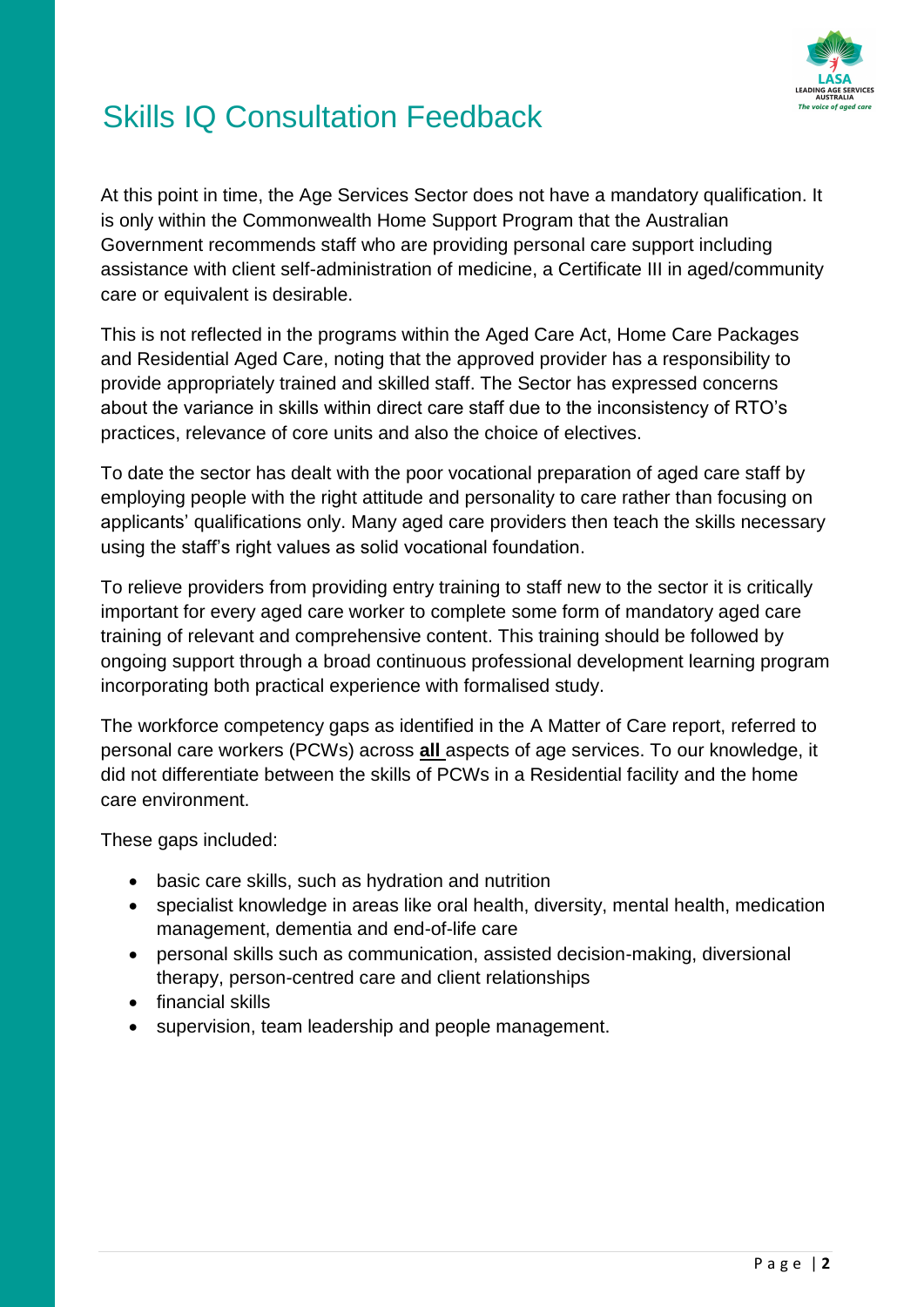

LASA Feedback:

- Creating a standalone qualification "*Standalone and specialised qualification for entry level workers in the aged care sector*". Is the aged care sector being defined as only residential aged care? The aged care workforce moves across all service settings and it is important that they have transferable skills, noting the specialisations each service setting may require.
	- o More than 1.3million people access or use some form of government funded aged care. As noted in 'A Matter of Care' the great majority receive home based care and support and relatively few live in RACFs. The number of people using residential care, home care and transition care has increased over the last decade. In 2017-18, 77% of people using aged care services in were not in residential care but using in-home care. Home care has seen the most growth, increasing by 116% between 2008 and 2018, while the number of people using residential care only increased by 16% in this period.
	- o Disadvantage of creating a stand-alone RACF specific course Defining aged care sector and targeting Ageing Support training **only** at residential aged care is not reflective of the integrated models of care and services being provided to Older Australians, nor is it responding to the current trends towards home care preferences and the current cohort of people living within Australia's Residential aged care. In regards to the general cohort of residential aged care facility residents, most fall within two descriptors, having quite progressive dementia and/or needing palliative care support.

Furthermore, the proposal to remove the broad Certificate III in Individual Support which allows multiple specialisations will have unintended consequences for providers who operate not only across both Residential and Home Care services for Older Australians, but also for providers who provide services across the continuum for people with a disability as they age. The current Certificate III provided opportunities for staff to be multi skilled to be agile and confident in supporting a variety of client cohorts.

In regards to the naming of the qualification, the underlying principle within the aged care reforms and the impending aged care quality standards is consumer and person centred care. We currently have a qualification that actually refers to Individual Support, which recognises the individual. By a simple change in course title we are going back five - ten years where the majority of the community only viewed aged care as Residential care. As a sector and society we have come too far with recognising older individuals who are ageing have the right to be supported to age well, live well and die well in their environments of choice.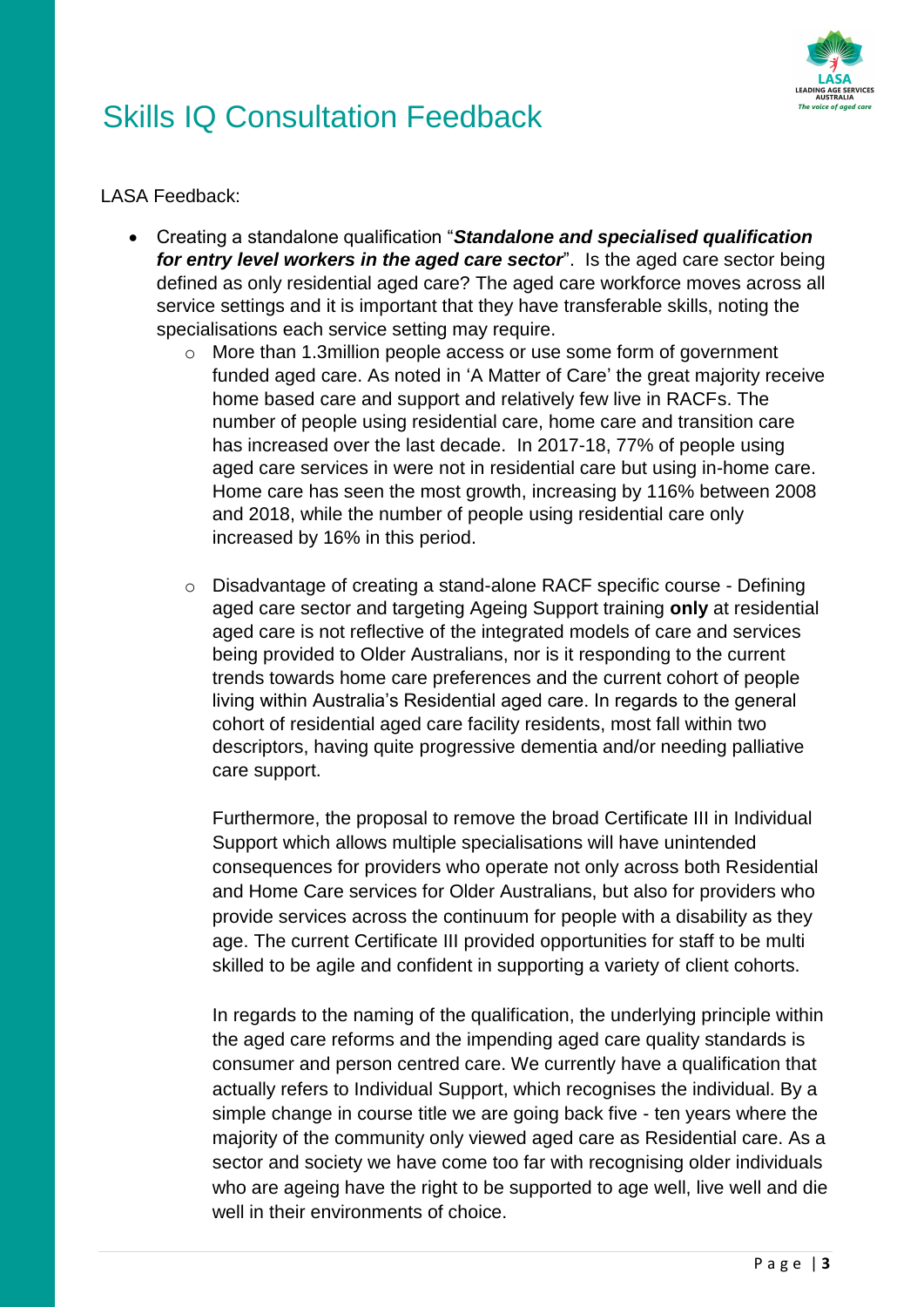

.

The Age Services Sector has not been disparaging of the structure of the Certificate III, rather the content that is included and just as importantly excluded in the current core electives. The majority of providers believe that the ability to obtain dual specialisations is a positive move and assist with workforce attraction, retention, upskilling and provides them as a service provider with skilled and competent staff, with a similar benchmark (as they all do the same core units), to respond to their changing clientele.

 **Qualification description "reflects role of workers in the community &/or Residential setting**" Consultation to date has identified the proposed new qualification will only be relevant to staff working within residential aged care settings.

Clarification is needed as to whether this is the case. If so, then the reference to community needs to be withdrawn.

- Certificate III is entry level and then the goal would be for units from Certificate IV in Ageing Support to be considered after X amount of years' experience. The intent of the Certificate III is about preparing the worker for entry into personal care activities, whilst being supported by organisation specific training. PCW's should have the skill set to understand the individual's care needs, provide the care and support and report factually and promptly to their supervisor. The outcome of this collective learning is that the direct care staff are confident in understanding and performing their duties within their scope of practice and also the importance of following directions and supervision.
- **LASA notes that the ASIRC has excluded the following units and as such will be retained as electives**. Our comments to this is as follows:
	- $\circ$  HLTHPS006 Assist clients with medication LASA recognises the concerns the ASIRC has with the multiple state based jurisdictions, however in considering the outcomes from the Quality and Safety Commission accreditation/ reviews, medication management is a recurring theme. This has also been evidenced in some of the Royal Commission Provider Surveys regarding substandard care. This unit **should** be included within the Core units, however a review of the assessment practices would need to be implemented.
	- $\circ$  CHCCCS021 Respond to suspected abuse feedback from the Age Services Sector is that this unit **should** be included as a core unit as it is one of many critical aspects that contribute to the provision of safe and personal centred care in all aged care settings. If not, then the content of the other core units that the ASIRC references its presence within will need to be updated and strengthened, noting this would be part of the stage 2 project consultation.
	- $\circ$  CHCPAL001 Deliver care services using a palliative approach feedback from the Age Services Sector is that this unit **should** be part of the core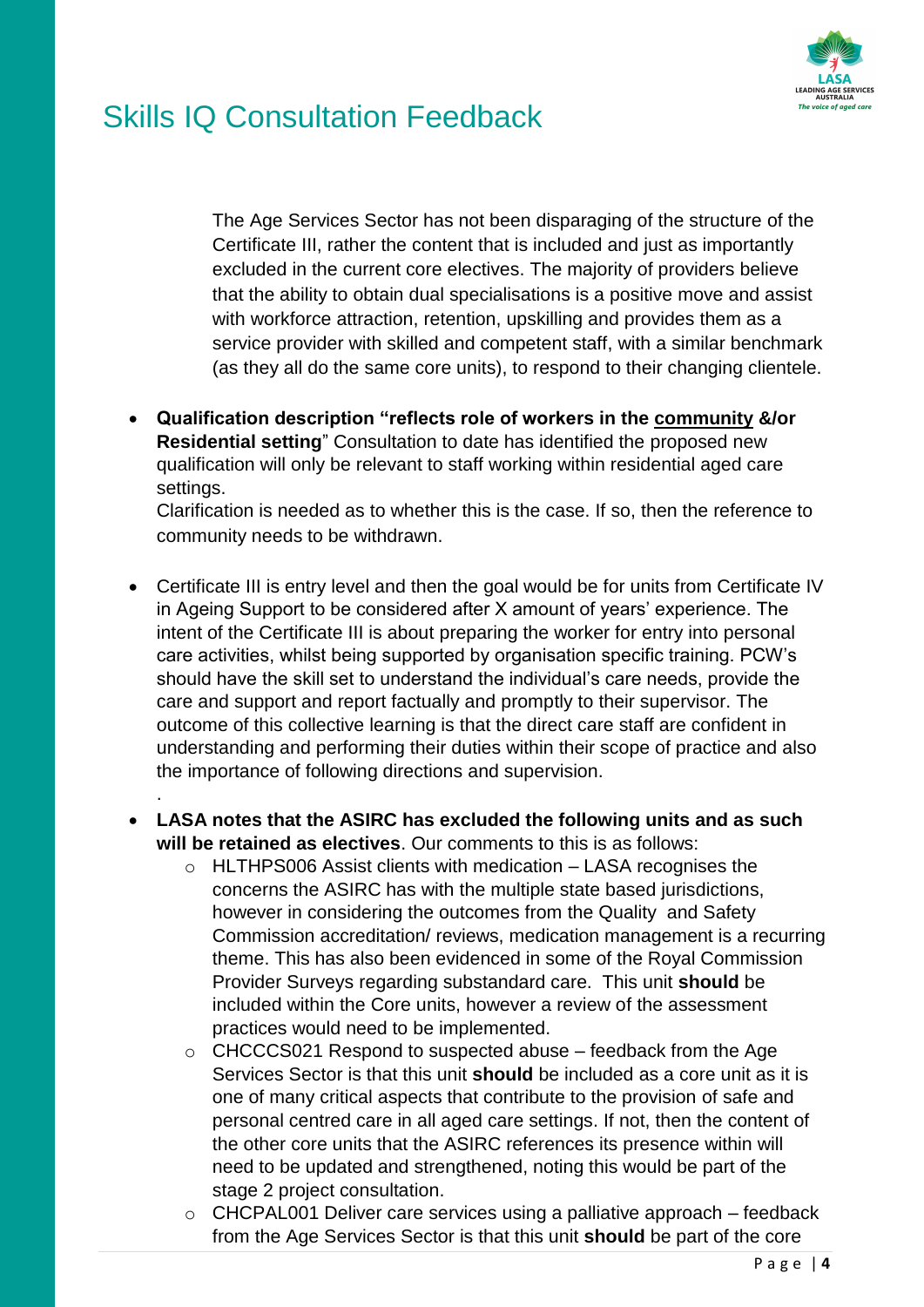

units. This qualification is designed for "workers who follow an individualised plan to provide person-centred support to people who may require support due to ageing". If our society has a commitment to supporting older Australians to age well, live well and die well in their chosen environments, then all staff who are in the direct care roles should be supported to support older individuals to achieve this. The first aspect of providing this support is to provide a knowledge base with both theoretical understanding and procedural concepts.

LASA recognises that the ACIRC has stated that the above units will be consulted on in Phase Two and may then be reconsidered whether they are to be included in the core or the electives.

- **Units of competency to be included in the new Certificate III in Ageing Support**
	- o Feedback from our members regarding the **core** units is as follows: The inclusion of CHCAGE005 (Provide support to people living with dementia) as a core unit of competency is seen as a positive inclusion and long overdue.

Including CHCCS021 (Respond to suspected abuse) as a core unit is important as it is one of many critical aspects that contribute to the provision of safe and personal centred care in all aged care settings.

There is currently considerable duplication between a number of core units e.g. Provide individualised support (CHCCS015) and Support independence and wellbeing (CHCCCS023); also there is overlap between Working with diverse people (CHCDIV001) and Work legally and ethically (CHCLEG001). Will the ASIRC review the content in Phase 2 and consider combining into more succinct units which are generic to all areas of aged care?

- o Feedback from the Sector regarding the **elective** units varies. In the main, LASA members have identified the need for variation and flexibility within the electives to allow an organisation address their specific service requirements. The Sector values the range of electives but questions if there should be core electives and then a number of additional electives for further organisation/setting specific specialisation. The challenge of course composition being that with greater flexibility comes the potential risk of further skill gaps. Noting that this would potentially increase the number of units from 13 to 15. Preferred electives included:
	- CHCDIS002 Follow established person-centred behaviour supports (as a follow up to the CHCAGE005)
	- CHCCCS017 Provide loss and grief support
	- CHCCCS025 Support relationships with carers and families